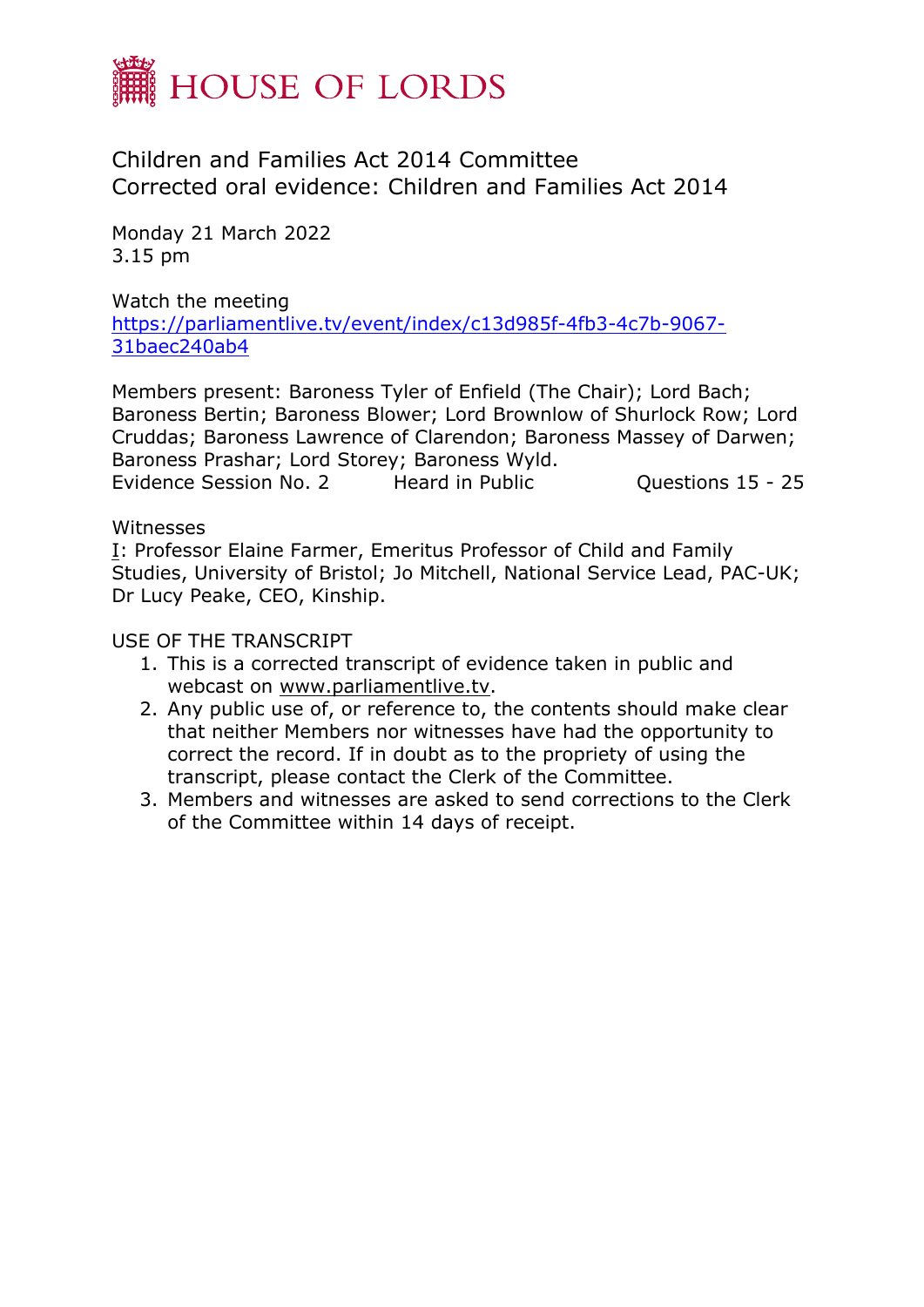Examination of Witnesses

Professor Elaine Farmer, Jo Mitchell and Dr Lucy Peake.

Q15 **The Chair:** Good afternoon, everyone. I would like to welcome you to this meeting of the Children and Families Act 2014 Committee. I remind everyone that the session is now being broadcast online and that a transcript will be taken. I wonder if I could ask our witnesses first to introduce themselves very briefly.

*Jo Mitchell:* I am the national service lead for PAC-UK, which is an adoption support agency.

*Professor Elaine Farmer:* I am Emeritus Professor of Child and Family Studies at the University of Bristol.

*Dr Lucy Peake:* I am the chief executive at Kinship. We are a national charity for kinship carers, covering England and Wales.

Q16 **The Chair:** Thank you very much. We have only about half an hour for this session, so I will encourage everyone who is participating to be as succinct as possible in both asking and answering questions. I will kick off with a quite general question. What do you feel is the biggest current challenge facing the adoption system?

**Professor Elaine Farmer:** I will answer most of your questions in relation to kinship care, if that is all right. That was what I had understood would be useful to the committee. Reframing that, the biggest challenge facing kinship care is its invisibility and lack of recognition by government. This lack of recognition has meant that it has been neglected, leaving many kinship carers bringing children up with little or no help from the state.

The system, if you can call it that, of kinship care has developed in an ad hoc way and it is quite complex. It is a lottery in which a few kinship carers get help, but many do not, just because of the chance of which legal order the child is under. It is worth saying that kinship carers are much more disadvantaged than unrelated foster carers, as they are more likely to be single, be in financial difficulty, be in overcrowded conditions and have a disability or chronic health condition, but they receive much less help.

*Dr Lucy Peake:* I would echo everything that Professor Farmer has said, but I would say that there is a scale to kinship care that is going unrecognised. More children are leaving the care system to kinship care than to adoption, but there is inadequate focus on developing policy, systems and services for that large group of children. Our opportunity here is to recognise that it is a good placement option for children who cannot remain with their parents, but we must focus more on developing unique systems and services that support this group of families and children.

*Jo Mitchell:* I would concur with everything that has been said. Traditionally, we have been an adoption support agency, but we have seen over the years, as we have diversified our services, that a number of kinship families are coming to us to access support. It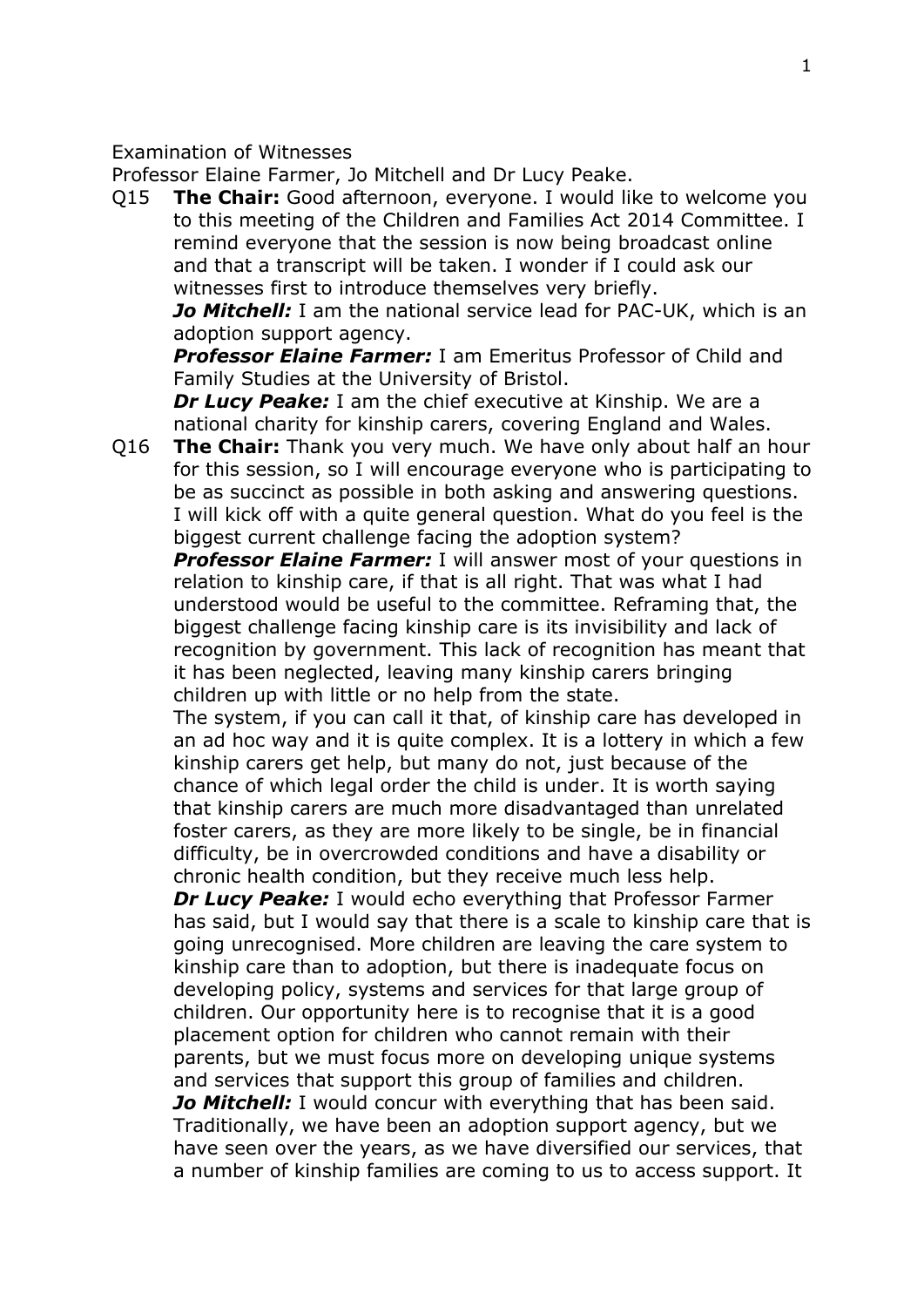is always financially driven. They are looking around for therapeutic services—we are a therapeutic service. They are looking to see what they can is on offer and what is available to them, and finance is always an issue.

If children in kinship care were not placed there, they would be placed in adoptive placements. Those adoptive parents would be entitled to access things such as the adoption support fund. It is not a fair playing ground, as what the other two speakers have already said, so it is a real concern. We are really passionate about the services that we provide to kinship carers, but we are also really limited because of funding streams.

Q17 **The Chair:** Thank you all for being so succinct. Do you feel that the potential benefits of the 2014 Act have been realised, particularly for kinship carers and birth families?

## *Jo Mitchell:* Succinctly, no.

**The Chair:** Do you want to elucidate with a couple of sentences? *Jo Mitchell:* Kinship carers and birth families remain marginalised. They are the lesser-heard voices. Although the Act brings about changes, we are not seeing this translate into those voices impacting practice and, as an outcome of that, the services being provided particularly to birth families, who are really marginalised by the adoption system.

**Professor Elaine Farmer:** The Act did not really deal with kinship care, so I cannot answer that question. Having asked colleagues who have a very close eye on adoption, I get the impression that a number of very benign intentions in the Act have perhaps not led to a lot of change. For example, I gather that practitioners say that they are not recruiting suitable adopters for the children available at the moment, but, when you talk to approved adopters, single, black or older people say that they are not getting selected and children are not being placed with them.

That is very interesting, because we did a study, which came out in 2010, which found just that. Single adopters were often passed over, meaning that children did not get an adoptive placement—the children usually had other difficulties as well—and might well end up in long-term foster care and, in fact, with single foster carers. Similarly, with matching on ethnicity, which the Act took out, I wonder how far that has changed. It was a great problem, with social workers trying to match very exactly on very complex ethnicities, which was not really possible. I do not know exactly, but it is interesting if we are finding that there is a mismatch and that not as many placements are being made as there could be. *Dr Lucy Peake:* One reflection is that kinship carers are so undervalued and lacking in recognition and support. There is no legislative framework to support them. In that sense, if we were to introduce that Act today, we would do it very differently. We would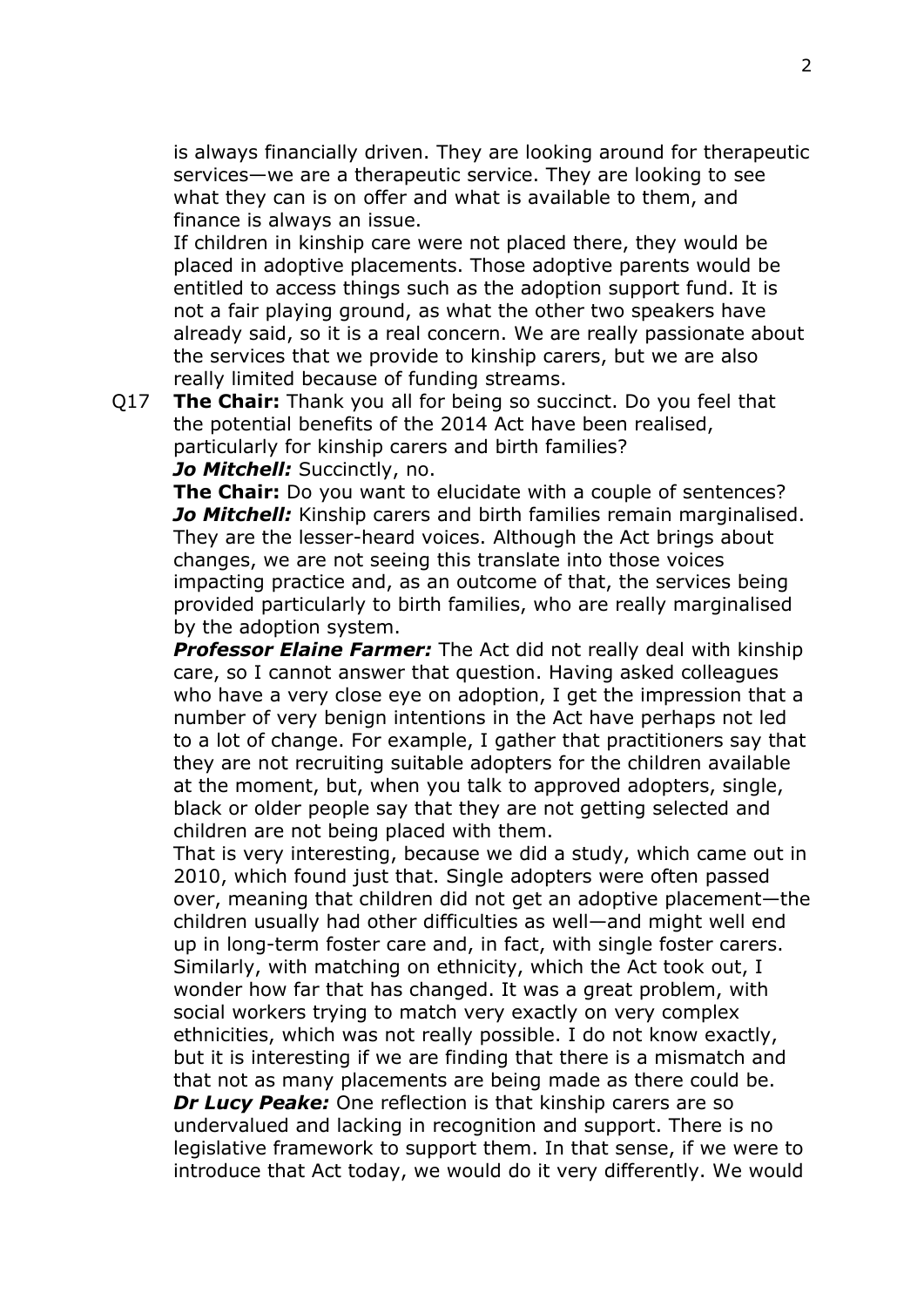be making sure that kinship care was recognised, that there was an entitlement to support, and that there was greater parity for this group of children, who are the same. They may go into foster care, into adoption or into kinship care, but we are really disadvantaging one group of children. We would be shaping things in a very different way to make sure that kinship carers got information, advice and support throughout their journey, so that those children, who we know have the potential to have great outcomes in kinship care, were getting what they needed.

Q18 **Baroness Massey of Darwen:** I understand that outcomes are very good for kinship care adoptions. Have any special devices been brought in to help older kinship carers, such as grandparents? *Jo Mitchell:* I would concur. We work with a number of grandparents who are at retirement and at a stage in their life where they have done their parenting and grandparenting bit, and are now being asked to care for children with really quite complex needs.

I have been really concerned about the lack of support that is out there, so much so that, a couple of years ago, we set up a pilot group that we ran and funded ourselves for a year, inviting special guardians across our region—those who had previously looked after children, where they could access the Adoption Support Fund, and those who could not. The disparity in that group was quite alarming. We went on to do some therapeutic work with some of those families, and some of them had to draw on life savings in order to get the right resources to equip them in their parenting. This again brings home the marginalisation of kinship care which the witnesses are speaking about.

**Professor Elaine Farmer:** This is a really interesting question that should be asked more often. The biggest group of kinship carers are grandparents. They disproportionately have long-term health conditions, as you might expect at a certain age. It is very interesting that, in my experience, social workers do not tend to think, "What could adult services do to help them while we are doing or not doing any other kind of helping?" They do need extra help in many cases, which does not mean that they are not giving very good care, because they are, but such extra help does not happen very much at all.

*Dr Lucy Peake:* It is really important to remember that these grandparents are often women, and the retirement age for women has been going up. We could look at supporting kinship carers, where they are able to, to remain in the labour market. We are seeing lots of kinship carers dropping out of the labour market, often for the second time. Many kinship carers, if they are doing that in their 50s or 60s, will say, "I know that I am impoverishing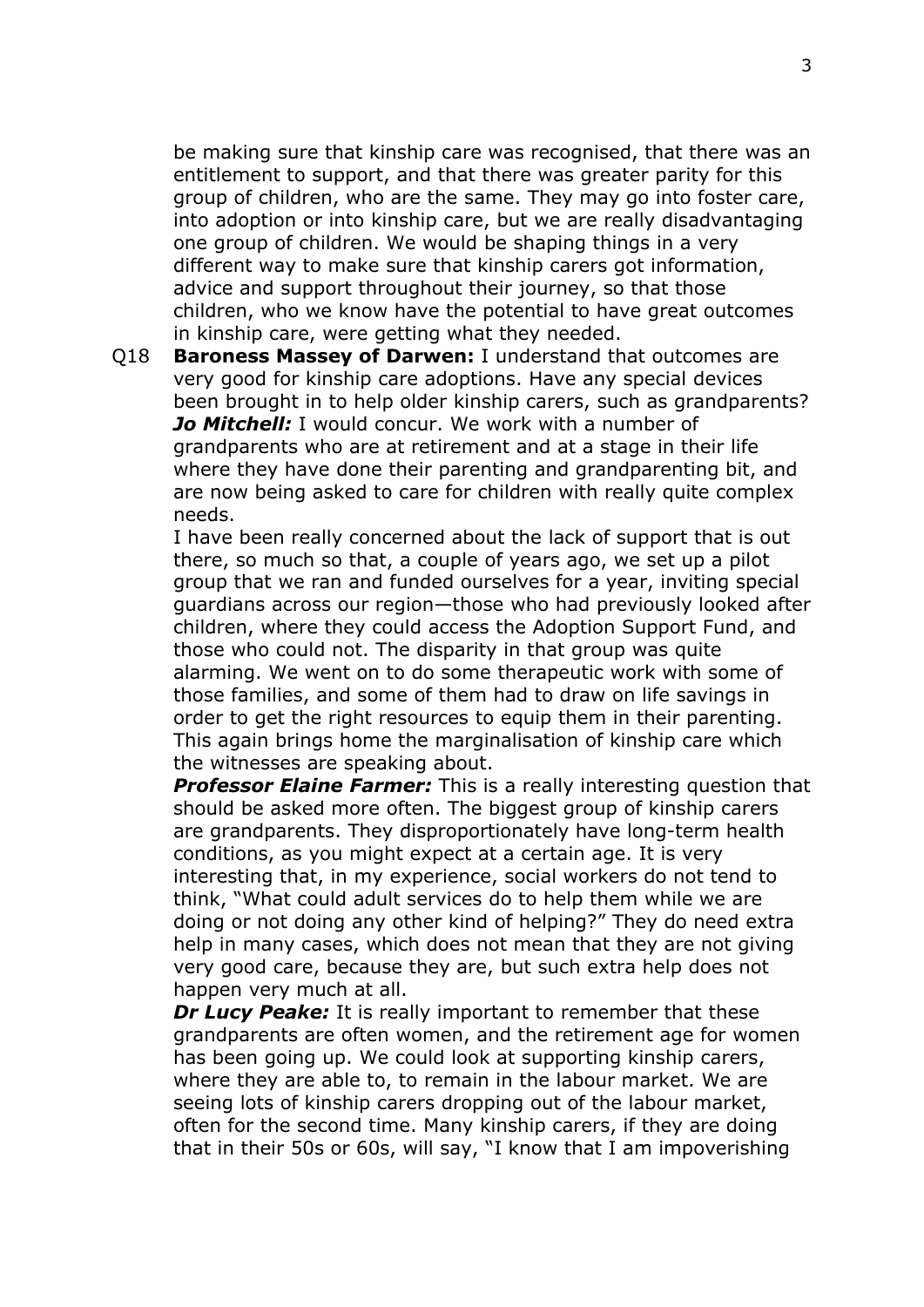myself for these children, today and for ever", because they know that they cannot build their pensions up.

There is a real issue about how we should be introducing parity with paid adoption leave for kinship carers who take on children in these circumstances. That would make a huge difference in enabling some people to take the time to connect with the children, to establish the bonds and support that the children need, but also to return to their jobs and to do what they were doing before, which was building a pension for their retirement. We are plunging people into poverty, and they are largely older women.

**The Chair:** Thank you very much for those very helpful and important points.

Q19 **Baroness Bertin:** One of the questions was on kinship carers, but you have answered a lot of that. You may not have the answer to this off the top of your head, but what would the monetary shortfall be? In order to right this wrong, as you put it—and you are quite right in saying that the support is not good enough—what amount of funding, roughly speaking, could plug this hole?

*Jo Mitchell:* How long is a piece of string? That is not very helpful. I would probably ask one of the other witnesses to respond to that, because kinship care is not something that we are financially involved in.

**Baroness Bertin:** I quite understand if you do not have the answer to this, but we are all hitting on quite a rich theme here and it strikes me that it might be useful if you had thoughts on that. *Dr Lucy Peake:* It is a really important question. Kinship has developed economic evidence on reinvesting some of the money in the system in kinship care. We have worked with economists and with the independent children's social care review to look at the potential to move some children who are in kinship foster care into special guardianship arrangements or other kinship care arrangements, maintaining allowances and the support that children and carers need. By removing them from the care system, we could save money. The outcomes for children are generally better in kinship care than in the care system, and there is a better way to spend the money that is in the system.

We have some analysis that we would be happy to share with you and submit afterwards. There are other things which the Government have invested in. The Department for Education has just invested £1 million in a national peer support service for kinship carers, which Kinship is delivering. That is for one year at the moment, and we hope that it will continue, but there are things that we can do that will be quick wins in the system, as well as some of the longer-term investments such as financial allowances on a par with fostering. Certainly, the independent care review is doing some costings work that it would be useful to have a look at.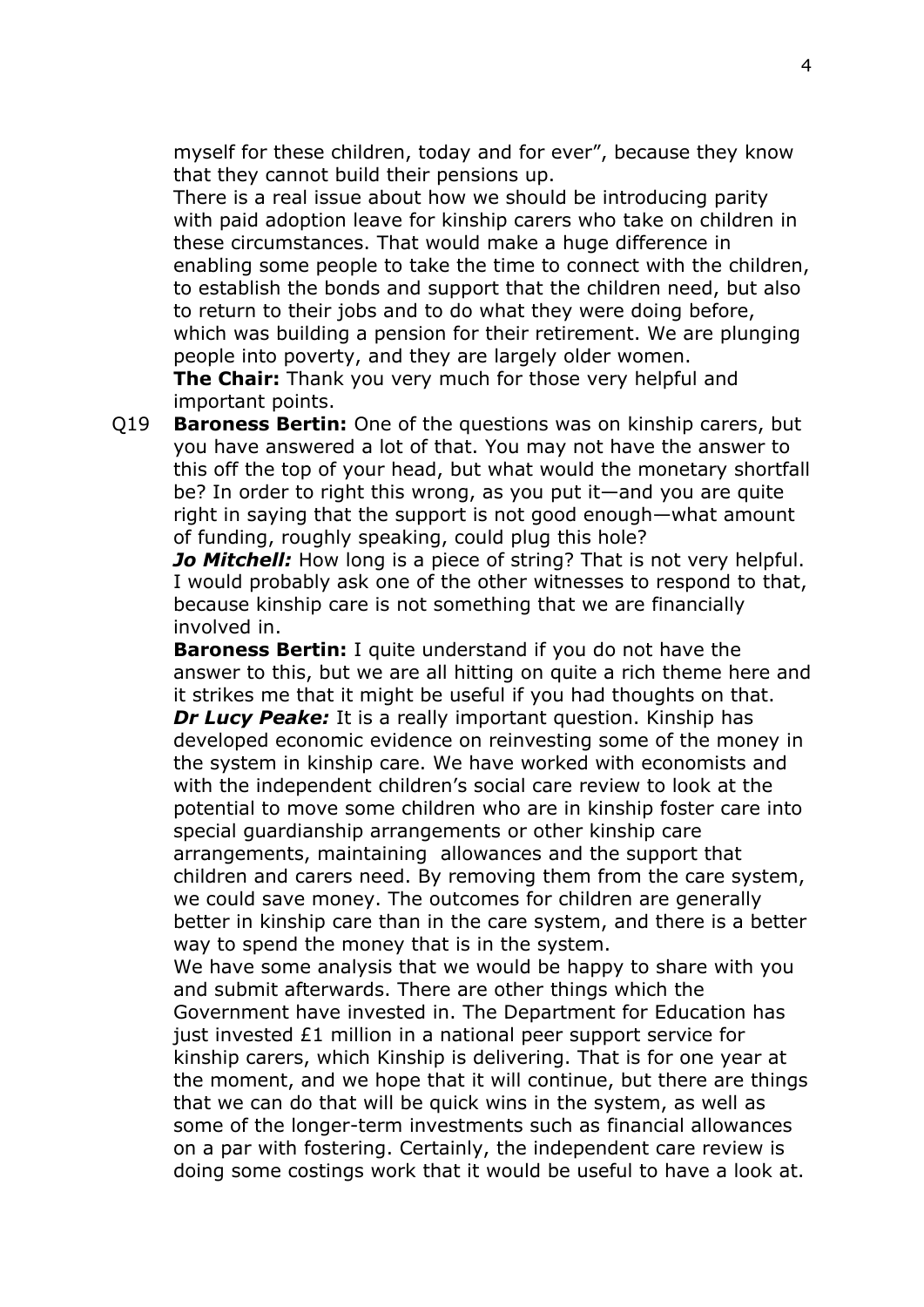Q20 **Baroness Bertin:** My other question focuses on fostering to adopt and whether there has been any impact from the increased emphasis on that. Has it pre-empted adoption decisions or led to rushed decisions, which has been a concern for some organisations?

*Jo Mitchell:* Interestingly, I was having this dialogue recently with members of our alliance. We are in an alliance with a number of voluntary adoption agencies. From their perspective, one of the remaining issues is the joined-up thinking between regional adoption agencies and the voluntary sector. Adoption agencies may well have the right adopters whom they have trained and upskilled to take on fostering to adopt, but there is the whole geography issue in placing children and keeping them locally for contact arrangements. There is a risk to adopters who foster initially when you are looking at potential plans for rehabilitation. Not preempting court decisions brings a number of challenges too. It is still something to watch. There is a real keenness for fostering to adopt to be successful, but it is about the right recruitment drive and bringing the right adopters on board. It is also about upskilling social workers and resourcing them with the right knowledge, which they can then embed in their assessment and in their upskilling of adopters, so that people feel informed and are making informed choices from the outset. It is a quick win for that stability, if that makes sense.

**Professor Elaine Farmer:** Fostering to adopt was introduced to minimise the number of placements that children have prior to a permanent placement. Everybody knows that that is a very important issue, because the fewer moves children experience, the greater their chances of achieving stability. One advantage of kinship care is that many children have only the one move, from their birth parents to their kinship carers. That is part of the reason why, in general, we have better outcomes from kinship care than we do from other sorts of placements. Fostering to adopt is definitely to be encouraged. I do not know how far it has developed.

**Baroness Bertin:** I have heard that there are mixed views on how effective regional adoption agencies are and that there is perhaps a disconnect with the local authorities, which you touched upon. Is that a valid point?

*Jo Mitchell:* It is a valid point, but it is in a context. My experience of working collaboratively with the regional adoption agencies with which we have the closest relationships geographically has been really strong. It has felt like a really collaborative partnership. As part of the adoption reform strategy, I was really heartened by the appointment of a national RAA strategic leader. We are already seeing the benefits of that and are being invited to be a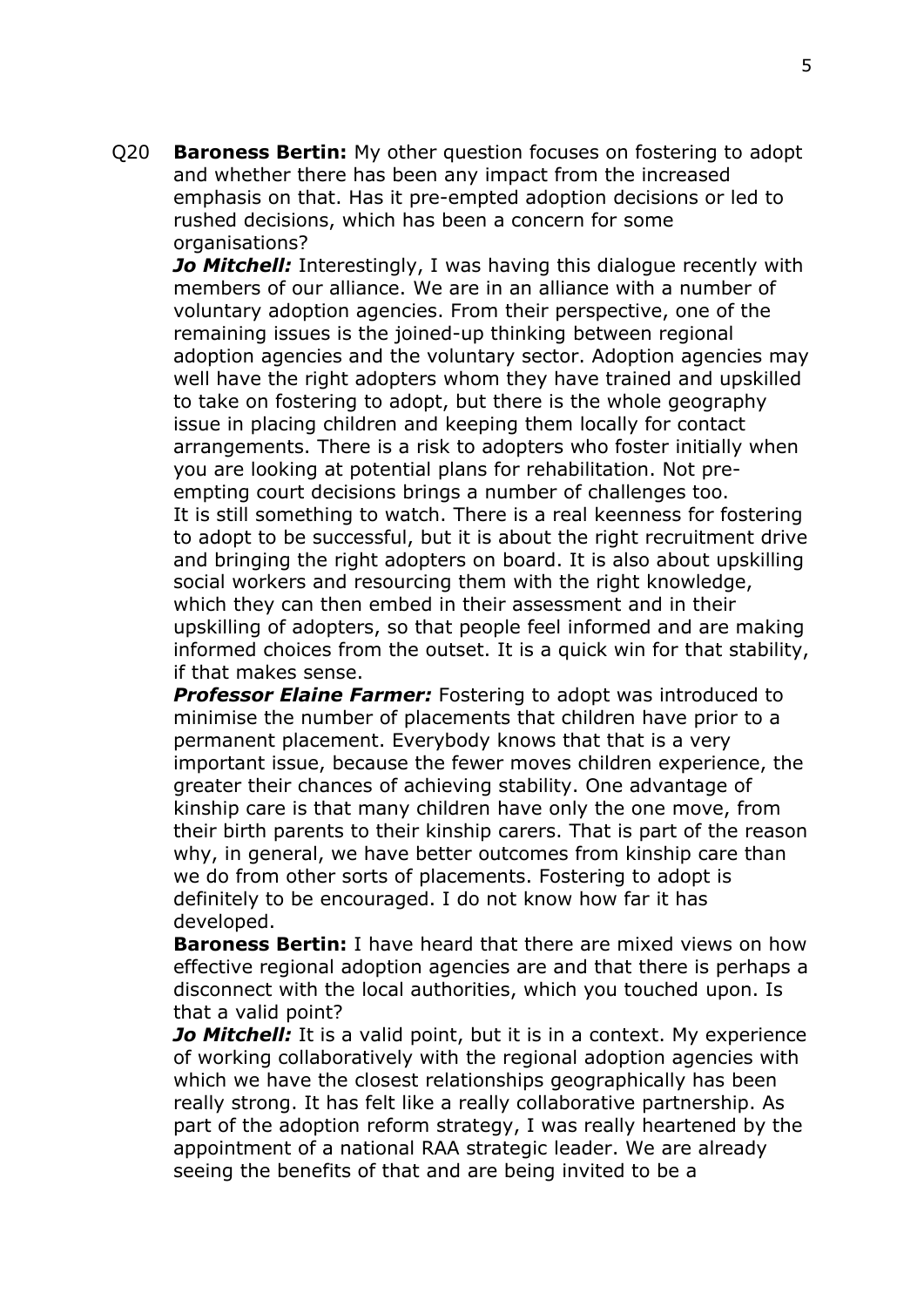collaborative partner. We are seeing the voices of the lesser-heard service users—birth parents, adopted young people and adopted young adults—influencing practice. It is one to watch but, in my experience, we are really heartened by our relationships with the regional adoption agencies.

*Dr Lucy Peake:* During Covid, we worked really effectively with some regional adoption agencies. We were able to get the reformed ASF funding to families much more quickly by working in regional groupings. The truth is that regional adoption agencies were set up for adoption, and one of the issues we have with special guardianship and kinship care is that it is often a bit of an afterthought. There is no national approach to where special guardianship, which is one form of kinship care, fits. Some regional adoption agencies have taken on more responsibility for special guardianship than others, and it is an emerging picture. I would like to see some clarity about the role of regional adoption agencies when it comes to special guardianship. There could be potential to accelerate progress through regional adoption agencies, but we need to have a strategy to really lift this; otherwise, we perpetuate the postcode lottery that special guardians and kinship carers experience. The picture is very mixed in terms of what regional adoption agencies are doing. There are examples of us working very positively with regional adoption agencies, but that is by no means across the country, because a lot of them are not taking responsibility for special guardianship.

Q21 **Baroness Blower:** I am supposed to declare my interests at this point. At the time of the passage of this Act, I was the generalsecretary of the National Union of Teachers. My question is to Jo. Do birth families receive the right support to help them navigate care proceedings? This question arises because I have read, for example, that Coram says, "The views and experience of birth parents have long been the most neglected dimension of the adoption triangle". You referenced this in passing in an earlier response.

*Jo Mitchell:* I would agree wholeheartedly. Proceedings are really traumatising for birth parents, who have often experienced their own early-life trauma. The removal of legal aid, so they are litigants in person representing themselves, has compounded that issue, so they do not always have the right access to the right information. We made a film about the lesser-heard voices as part of national adoption week. Those birth parents shared with us that, in proceedings, the new 26-week timeframe had an impact on them.

We have spent a lot of time looking at this with local authorities, and there is some resistance. Where there is no adoption plan, parents are often left to navigate the emotional aspects of those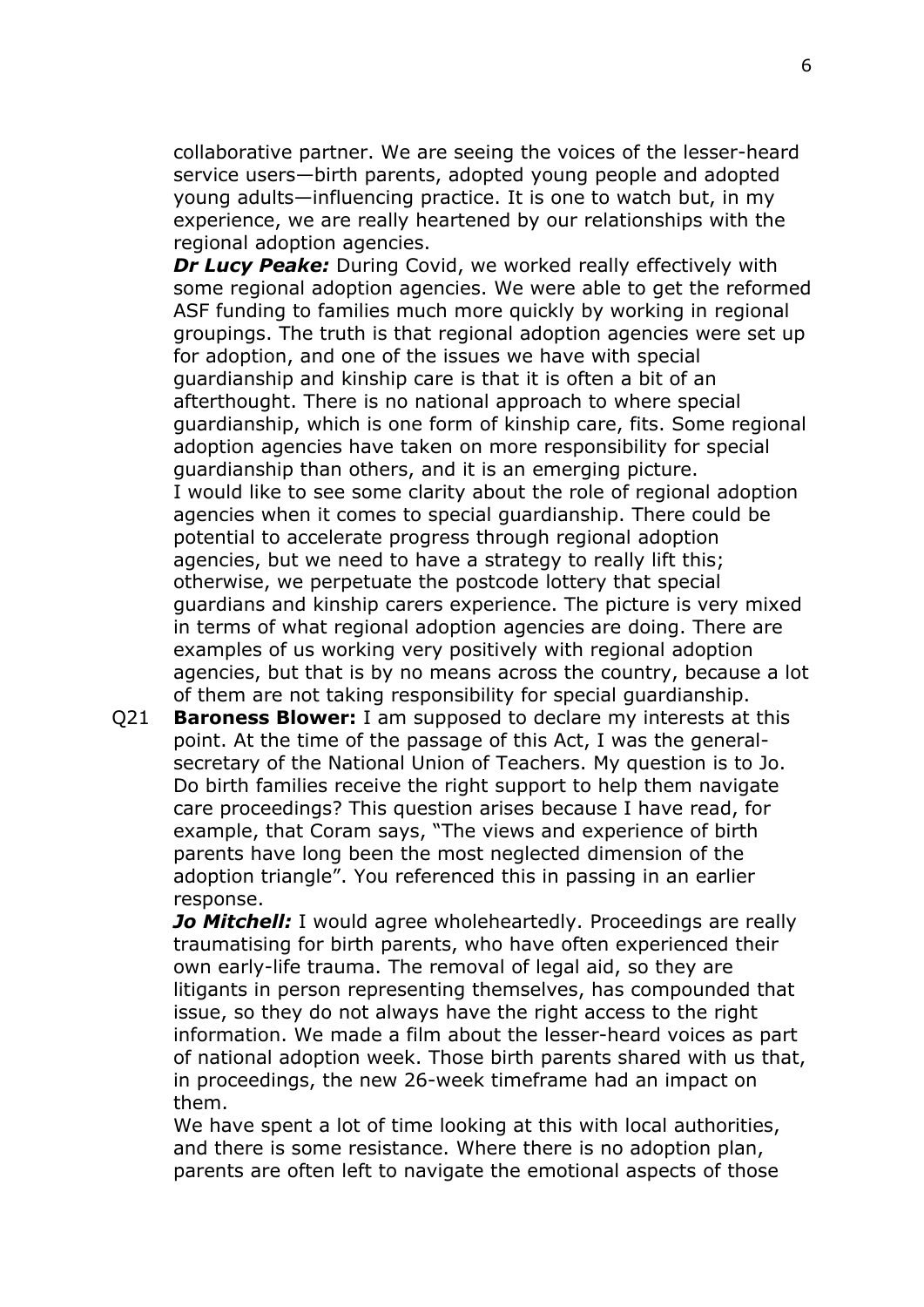proceedings. We are really keen to make the voice of birth parents central to the reform. Without all those voices represented, we cannot shape practice that will be fit for purpose.

**Baroness Blower:** Is that essentially a funding question? Does there need to be more funding to facilitate more opportunities for birth parents, or is it something else?

*Jo Mitchell:* It is two things. The funding is one. If we look at the adoption support fund and the purpose it serves, it is for adoptive parents and their families to be able to access therapeutic support. If we know that birth families have experienced their own life trauma, why are we not front-loading the system to try to support them through that, alongside the financial poverty that lots of birth families experience? It means that they are unable to navigate proceedings, because they are not financially able to do so.

*Professor Elaine Farmer:* There are a lot of issues for birth parents, but there are issues for kinship carers too. In care proceedings, for example, they are not automatically joined to proceedings, and it is up to the court whether or not they are. If they are, they are eligible to apply for legal aid, but many kinship carers who are prospective kinship carers of a child who is in proceedings are not in proceedings at all, so they are not able to listen to what has been said or to question evidence.

For private law proceedings, which is another route through which people may become kinship carers, there is no legal aid for them, so kinship carers sometimes get legal advice and pay for it themselves. They are usually not well off and may be accruing quite a serious debt just to make it possible for a child to come and live with them under a legal order.

We would want to see prospective kinship carers have access to some kind of free, independent legal advice and representation when they are thinking about taking on a child. At the moment, we find that three-quarters of kinship carers say that they did not have enough information about their legal options to make an informed decision when taking on a child.

*Dr Lucy Peake:* Building on that, there is a huge challenge for many kinship carers in managing ongoing contact and relationships within the family. The challenge for kinship carers is different from the challenge for foster carers and adopters, because they are often related. They have often gone through an adversarial court process, without much support, and are left to get on with managing that relationship afterwards.

Many kinship carers will talk about the dump and run. They are assessed and pushed through a court process without a lot of support and understanding, and once that order is made they are left to get on with it. One thing that we do need to see investment in is greater support for kinship carers to help them navigate that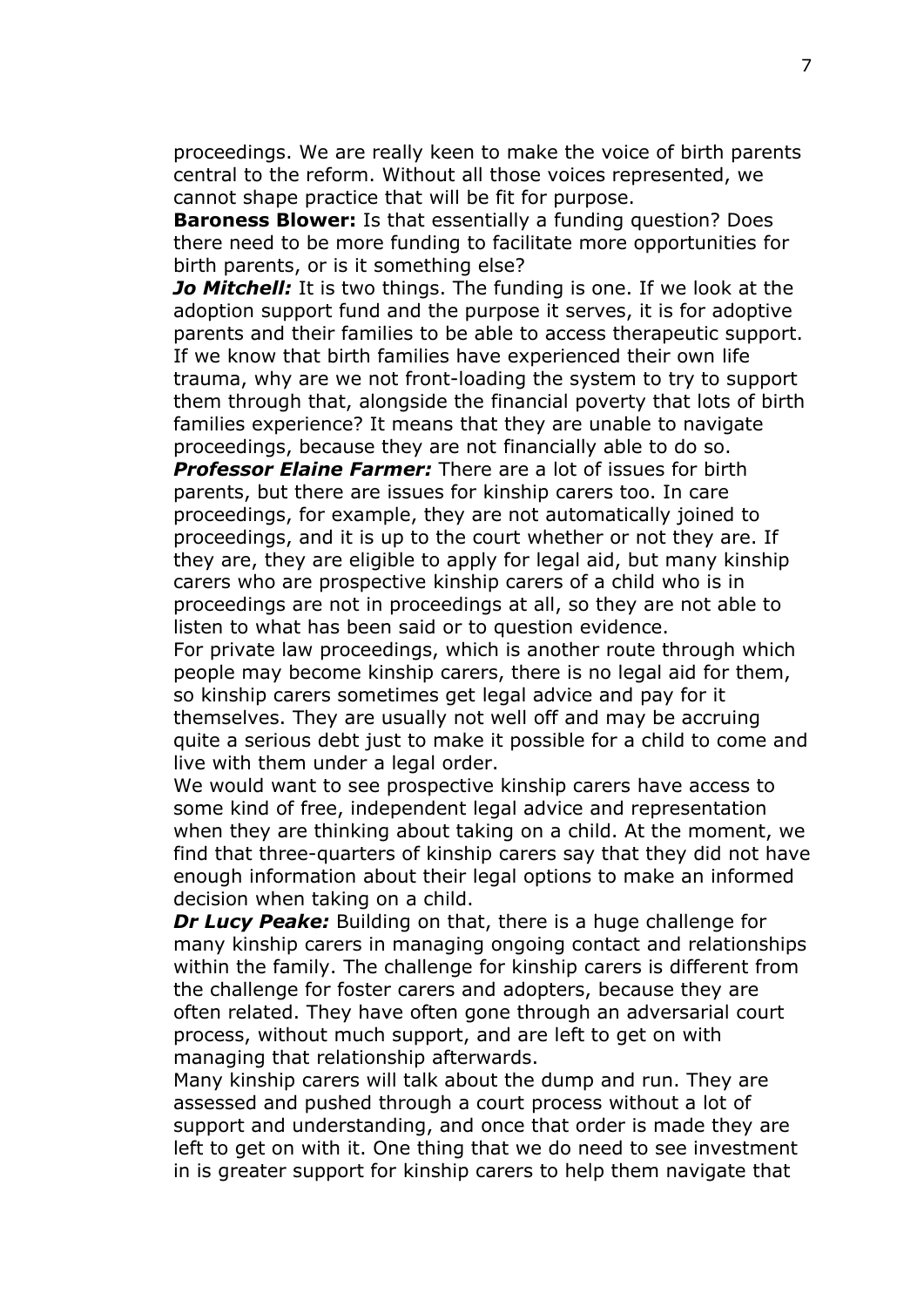ongoing relationship with the child's birth parents and wider family. It is an ever-changing relationship.

We have a programme called Kinship Connected, which has local project workers working alongside kinship carers and local authorities to give kinship carers the support that they need, when they need it. Having someone you can get advice or practical support from is critical. There needs to be that independent advice and support as well as that long-term investment in peer support. A lot of kinship carers will say that someone else who has walked that walk is the best person to give advice on how to deal with ongoing contact. It will never be easy for most kinship carers, and they need someone to turn to, so there is a funding issue here as well as an issue of reform of the system.

**Baroness Blower:** Professor Farmer and Dr Peake, I absolutely understand that your focus in those answers was on kinship carers, but would you like to add anything else about the support that should be on offer to birth parents, even if what we are talking about, ultimately, is kinship caring? That seems to be a voice that is absent.

*Dr Lucy Peake:* For contact to work in kinship care, we need to support the carer, the children and the parents. If anybody in that triangle has unresolved trauma and is not getting the support they need, it will not work. Many kinship carers need support on life story work, so that they can talk to the children about the reasons why they are in kinship care.

Also, the birth parents need support to come to terms with the decision that has been made. It is often not what they wanted. They can blame the kinship carer, who might be their sister, their mum or their dad, and those issues create ripples through the family. There needs to be a triangle of support around making sure that the child, the carer and the parent get a lot more therapeutic support, if they need it, and then practical support to manage it. **Professor Elaine Farmer:** I agree. Birth families really need more support.

**The Chair:** Thank you very much for raising that very important point about birth families.

Q22 **Lord Brownlow of Shurlock Row:** I declare the interest that I am a donor to and a patron of Dingley's Promise, which is a special educational needs and disabilities charity. I am also a donor to Parents and Children Together, which is a charity focused on adoption across London and the south-east.

I am interested in the impact of the changes to post-adoption contact as a result of the Act, and whether that contact has been keeping pace with digitalisation.

*Jo Mitchell:* In a nutshell, current contact arrangements in adoption are not fit for purpose. The advent of social media means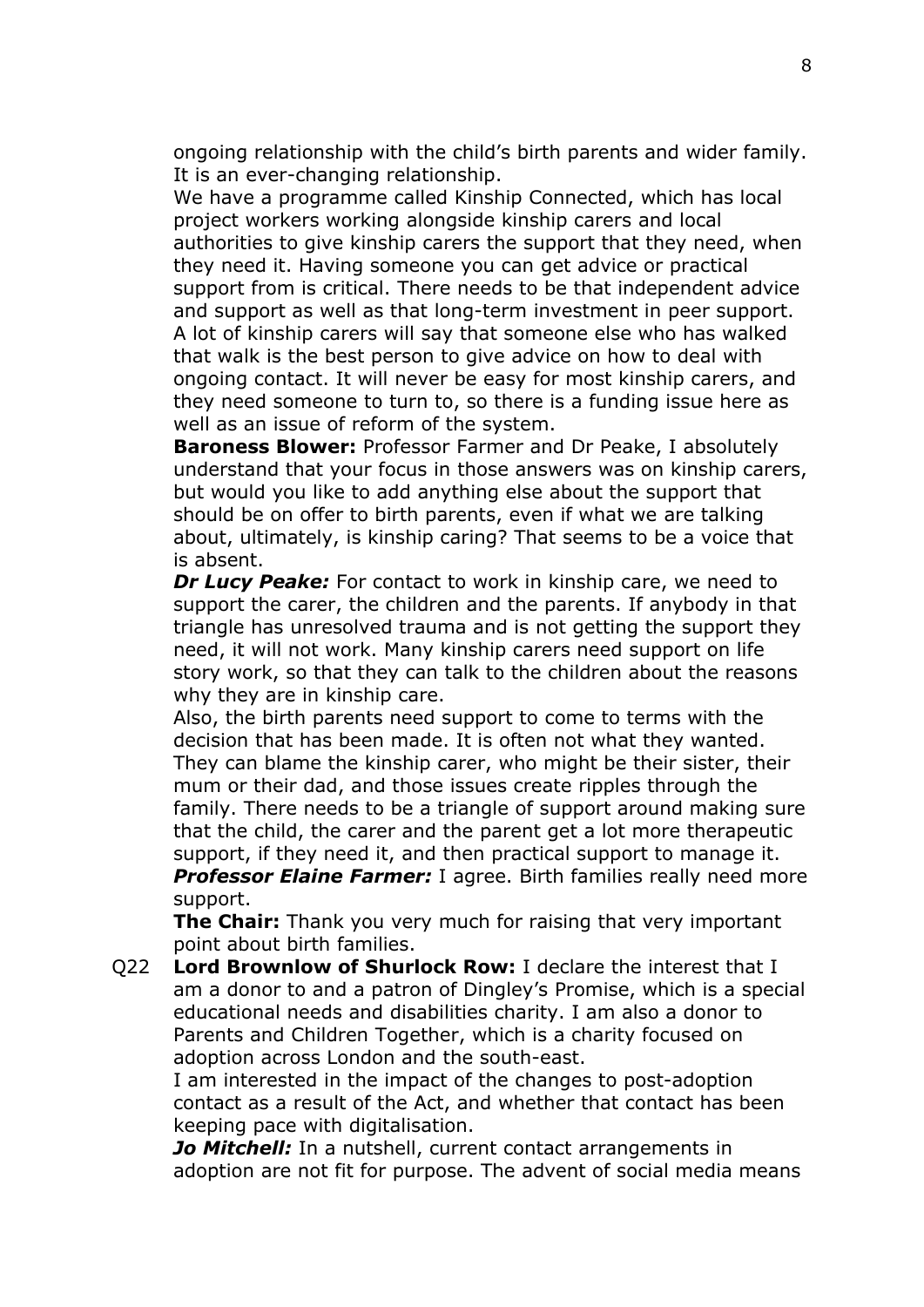that we have a number of young people, often without the consent and the knowledge of their adoptive parents, tracing and finding birth family via social media and sometimes meeting up in circumstances where no one has been able to assess risk. A mistrust is then engendered in those relationships. During the pandemic, we saw a push forward in digital advances because of the very nature of the situation that we were all in. There is also digital poverty among birth families, which creates another obstacle to contact. We collaborate with two regional adoption agencies that are about to be part of a pilot contact app, on which birth parents and adopters would have to exchange updates rather than going through the traditional letterbox system. It will be interesting to see the evaluation of that and how it is picked up and rolled out across other regional adoption agencies. Running alongside that are the progressive views of that and how it will be managed going forward.

It always strikes me, having worked in adoption for around 20 years, that we are still following predominantly the same kind of letterbox contact system that was in place 20 years ago, without any review or assessment of changes, so we are making assumptions from the outset that birth families are not changing and neither are the needs of children. We need a robust review mechanism in order to look at that adoption triangle and make sure that contact arrangements are fit for the individual family.

**Professor Elaine Farmer:** In kinship care, the contact issues are the very opposite of the much smaller amounts of contact, if any, that you get in adoption. Quite often, birth parents live very close by and may be dropping in whenever it suits them to do so. Parents are usually related to the carers, so they may have a lot of grievance about the placement being with a relative and quite actively seek to undermine the kinship care placement.

Most kinship carers manage these extremely sensitive and difficult issues very well, but in studies that we have done more than half of kinship carers say that they think the contact by parents is harmful to the child. In such situations, they need some help and advice about how to manage it, and they should have access to a specialist kinship care worker or social worker to advise and help them, and sometimes to intervene. It is not just a question of money, in my view. For example, local authorities could have a helpline where there was a kinship care worker available at certain times of the week, so that kinship carers could ring in and ask for help or advice.

So, there are a number of other ways to give such help. It would be ideal to have a social worker working with you on a particular thing, and there are also other ways and means. This lack of help extends further, and we have many kinship carers who cannot get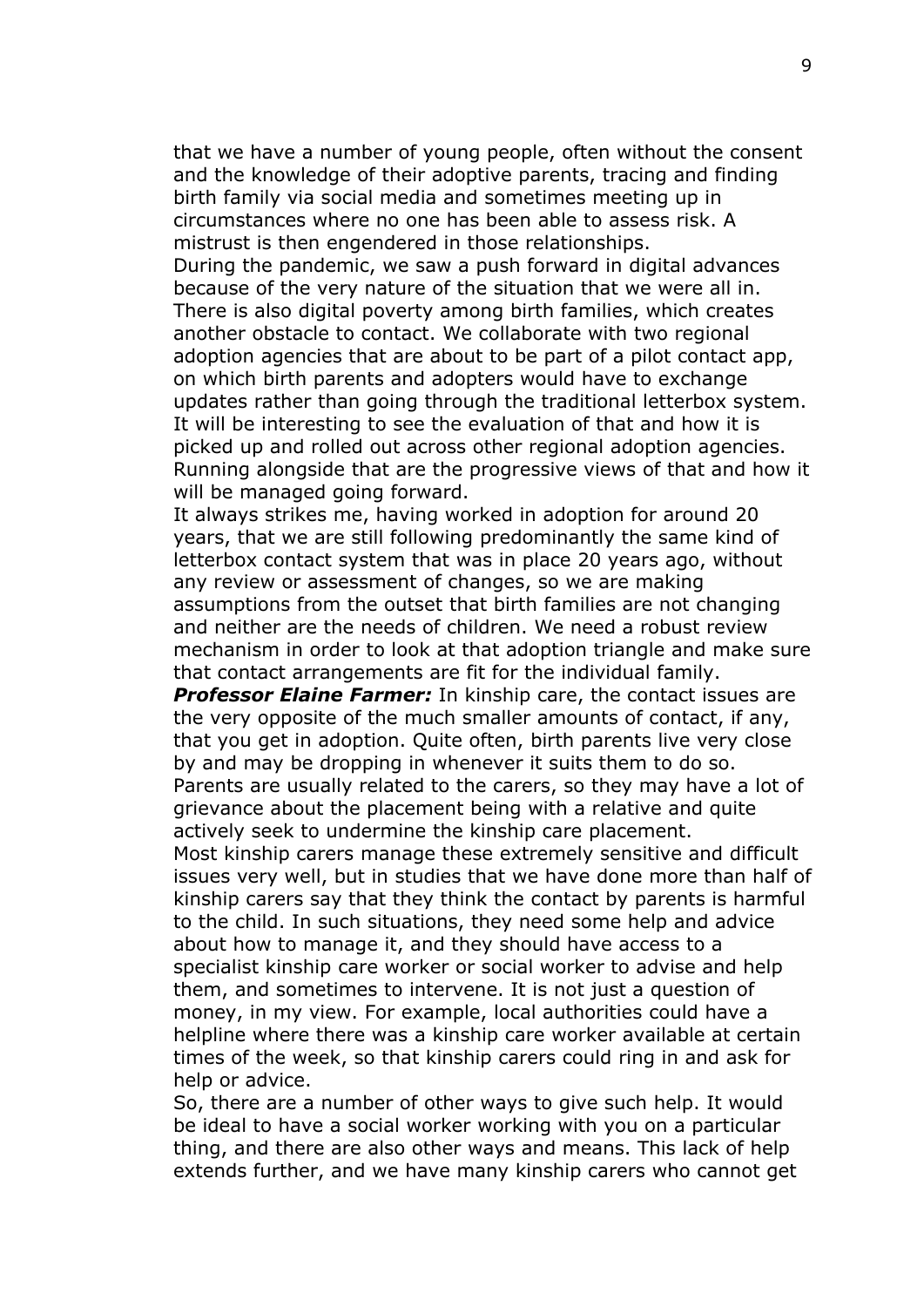any help from a local authority. They request help and are told, "Your child doesn't have an order, so we won't have anything to do with you. Go away right now".

Q23 **Lord Bach:** You have already answered in some ways the question I wanted to ask, which is about how important a part legal aid used to play, and how much of a part it could play if it was brought back to some of the matters you have been discussing. Before LASPO, which was only a couple of years before the Act that we are considering, in private family law, for example, where you say these adoption cases take place, there was presumably legal aid available for advice and maybe for proceedings. Now there is none. In public family law, it is available only if the kinship carers are party to the case. I think I know the answer to this before I ask it, but how strongly do you feel that something like this should be revived, although perhaps not in exactly the same way, for all those involved in an adoption?

*Dr Lucy Peake:* We were pleased to see the Ministry of Justice say that there should be legal aid for special guardianship families and people who were considering taking that on. That was in 2019. We would like to see that expedited. We would like to see it go further. Every prospective kinship care family should have access to legal aid. That would be the fair thing to do. We would like to see an extension for those kinship carers post order as well.

We have many kinship carers who are taken back to court by the parents, for the reasons that Professor Farmer talked about earlier. Some birth families are not happy that their children were taken away and are now living with a relative, so their ultimate threat is to say, "We'll go back to court". Kinship carers do not have access to legal aid for that, so many of them are literally remortgaging their homes and spending their savings after repeatedly being taken back to court. We would like to see legal aid introduced very quickly for prospective and existing kinship carers.

**Professor Elaine Farmer:** I absolutely agree with what Dr Peake said. We have the figure, for example, that nearly one in three kinship carers feel that their kinship child was not subject to the right legal order for their needs, and we should not be in that situation. If they had had legal advice, it would be much less likely for this to be the case, so it would be hugely helpful.

*Jo Mitchell:* I would agree with my colleagues and go back to what I said earlier, which is that we have seen a significant increase in birth parents applying for leave of court to oppose placement orders. Without legal aid, they are navigating that themselves financially and trying to read through court bundles that do not make any sense. They cannot understand what has been said. In the two-stage test, it is typically easy to evidence that there is a change of circumstances. The part that is more difficult to evidence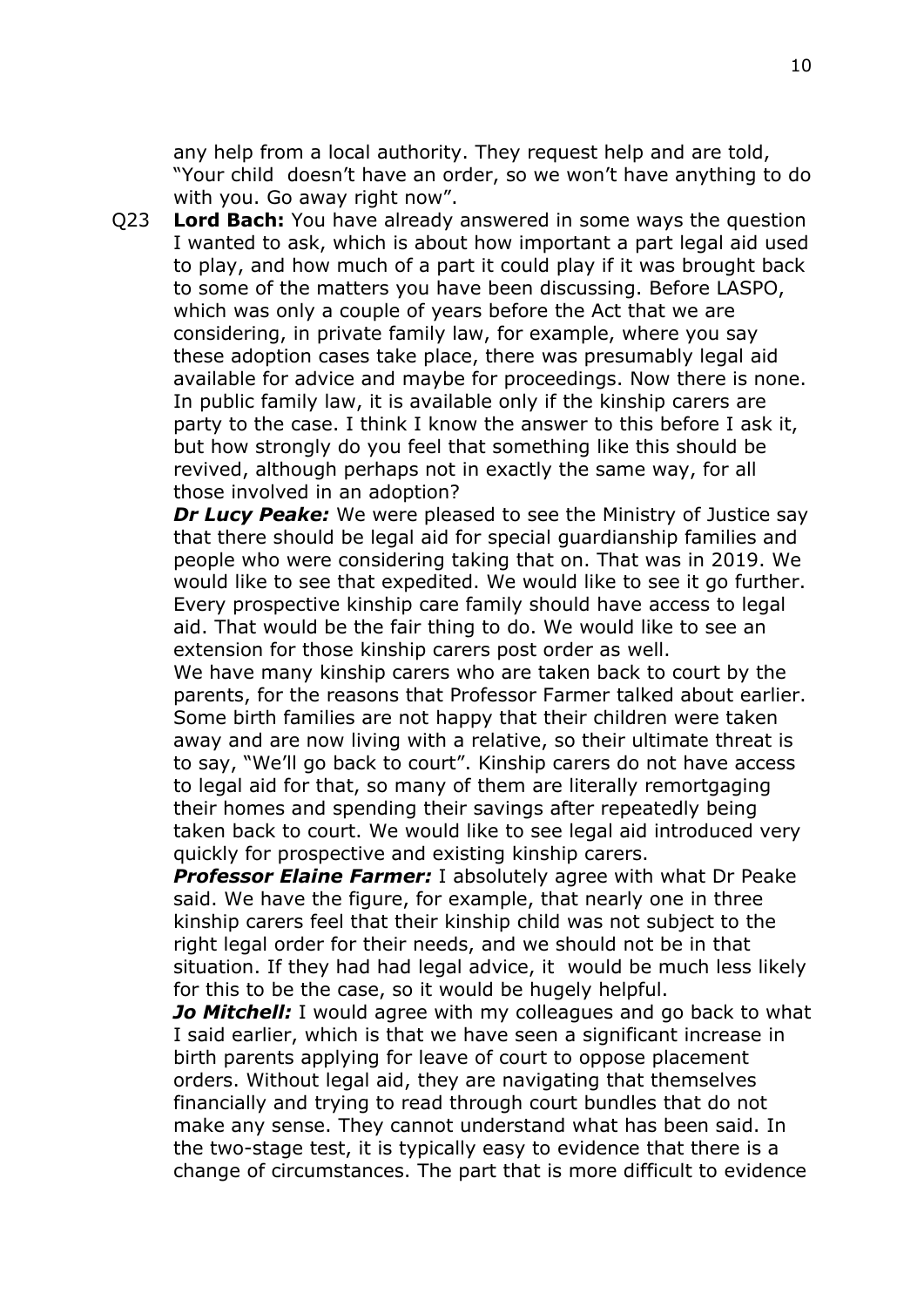is whether the changes have been sustained, and it becomes almost impossible. Running alongside that is the timeframe for a child, so that we are not building in increased delays. The birth parents are disadvantaged by that.

**The Chair:** Those are very important points. Thank you very much. Q24 **Lord Storey:** Good afternoon, everybody. Are there any international examples that you could point to of best practice that we might want to learn from? This is a bit like an exam question. *Jo Mitchell:* I have an international example, but it is not particularly linked to this and I do not know whether it would be relevant.

## **Lord Storey:** Go for it.

*Jo Mitchell:* Our agency is a grass-roots partner with Erasmus+ and Brighter Future. We are working with colleagues from across Europe at the University of Verona, Turin, the University of Barcelona, and University in the Netherlands, and another grassroots partner in Spain (Cora) to look at pooling our resources with regard to the education of adopted, looked-after and unaccompanied children across Europe, what it looks like, what we can take from it, what practice we can take from it and how we then build resources that we can take into universities and to teachers in the latter stage of their teacher training.

We wrote a book together, *From Protection to Inclusion*, which we launched in June last year, and we will meet again in the Netherlands in May to build on a training package that we have pooled our resources, knowledge and experience into. We will then pilot it with teaching students in the Netherlands to see whether it will have any impact on them in their teaching of children in schools who we know struggle with early-life adversity, whether they are adopted, fostered, in kinship arrangements or otherwise. **Lord Storey:** That is a very important point.

*Dr Lucy Peake:* I would suggest two things. First, in New Zealand, they have made progress on introducing financial support for all kinship carers. Interestingly, they make that financial support through the welfare system rather than via local authorities. One issue in the UK is that some kinship carers—foster carers and some special guardians—are getting allowances through the local authority. The vast majority get nothing. They have dealt with that in New Zealand by directing it through the welfare system. We have facilitated a meeting between a sister charity, Grandparents Raising Grandchildren, in New Zealand and the care review team in England to share those learnings.

Secondly, in the United States, they have something called kinship navigators. It is really simple, but it helps kinship carers to find their way to advice, information and support. We often find that the system is not easy to find your away around. In the States, they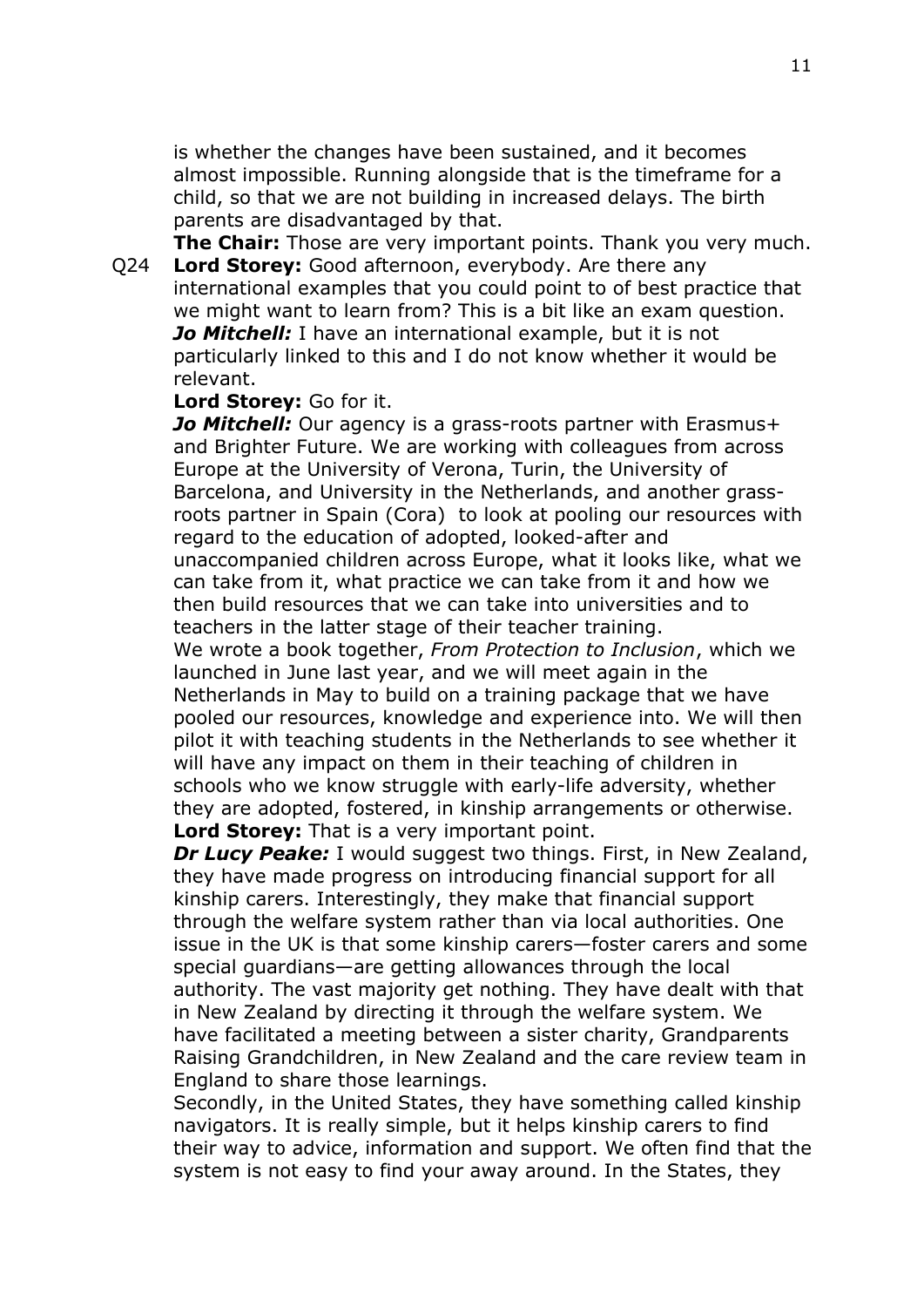have people who are employed and might sit in places that are the equivalent of the family hubs that we are talking about in this country. They might be employed by third-sector organisations. It is one point of contact where a kinship carer can go, with help for them to find everything that they might need.

At Kinship, we have quite a similar approach. We have National Lottery funding for something called Kinship Compass, which will be a digital gateway into finding advice and support, whether from peers, from local authorities, from us or from other third sector providers. We can make it easier for people to find their way to what they need. Those things are often there and delivered by different people. It is just that the awareness of kinship care is quite low, so this helps to raise awareness in those services but also to connect carers with them. I would look at those two things.

**Professor Elaine Farmer:** Like Lucy, I would say that New Zealand is the shining light, because it has introduced financial support regardless of legal status. I just wanted to back that up with evidence about the situation for kinship carers generally. We have mentioned that becoming a kinship carer often pushes families into poverty. If you are grandparents on a pension and you take one or two children, you will probably be pushed into poverty. A similar thing happens when young kinship carers, such as siblings or young aunts, take children in since, if they are working, they will be on low wages.

We have some rather good evidence on this, because we have done a couple of analyses of the census data. We know that, countrywide, 71% of kinship children in the UK experience two or more forms of deprivation—unemployment, low levels of education, poor health and overcrowding—compared with 29% of all children experiencing such multiple deprivation. Whether or not it is intuitive, kinship families are quite disproportionately poor. In a study I did with my colleague Julie Selwyn, we interviewed a lot of kinship carers and found that very few had sufficient income to reach the minimal, socially acceptable standard of living in this country. For example, over a quarter could not afford heating when needed, compared to 1% of the general population, and half of them worried about money almost all the time. That is the context in which we are saying that there should be a more equitable way of funding the service that these kinship carers give to the community.

Kinship care is very complex, but, just to give a bit of detail, about 10% of all kinship carers are known to children's services. Some of those children are on the private law orders that we have been talking about, such as special guardianship orders or child arrangement orders, and financial help is discretionary. Some kinship carers get it and some do not. It depends on where you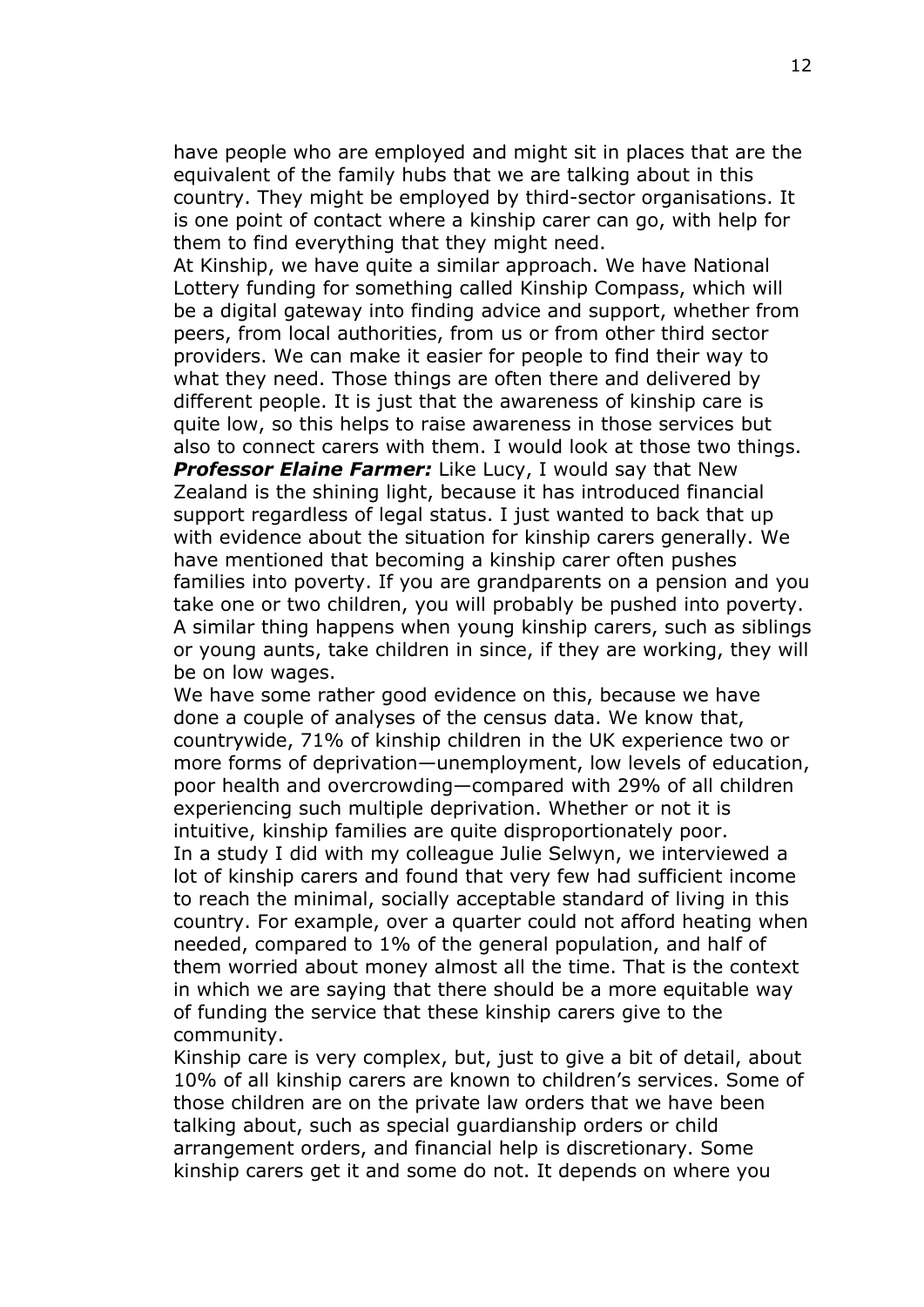live. The smallest group are kinship foster carers, who do get financial allowances and social work support.

What is happening is that any finance and help that is given follows what legal order (if any) the child is under, so local authorities act in defiance of Government Guidance. We have Government Guidance from 2010, which says that support should be based on the needs of the child, not on their legal status, but, sadly, that is not what is happening.

That was just a bit of background, because it is easy not to know quite what the situation is. I also want to respond to this question by turning it slightly on its head. In some areas, this country is ahead of comparator countries in relation to the data that we collect about children, but that is not true of data on kinship care, where I would argue that we are well behind other countries. We simply do not know how many children known to local authorities are in kinship care. We record only those who are in kinship foster care, which is the smallest proportion. No data is returned on children under special guardianship orders and child arrangement orders known to local authorities. We do not know how many there are in the country.

This contributes to the fact that often kinship care is not considered when policy is being made for children in substitute care – it certainly helps to maintain the invisibility of kinship care. To give an example, the Office of the Children's Commissioner has started a family survey looking at the cost of living for different families. They are including samples of vulnerable children such as those adopted and those fostered, and we are urging them to include children in kinship care, since they are generally in a considerably worse financial position and we need to know about it. If at least we had data on the numbers of children in kinship care, any consideration of vulnerable children would be much more likely to include those in kinship care.

**Lord Storey:** At the end of this inquiry, we will have to make a series of recommendations. In terms of the English adoption system—perhaps finance and financial support is a given—what would be your one top recommendation? Is that possible?

*Jo Mitchell:* Because of where my passion lies, I would say that it is a system in which the voices of service users are completely embedded. That embedding is not just about listening to those voices but about really hearing them, and about those voices being represented in forums and committees. Those with lived experience need to be able to bring forward their voices to inform, shape and influence practice. That is where my passion lies—with the voices of service users and how we bring them forward, whether they are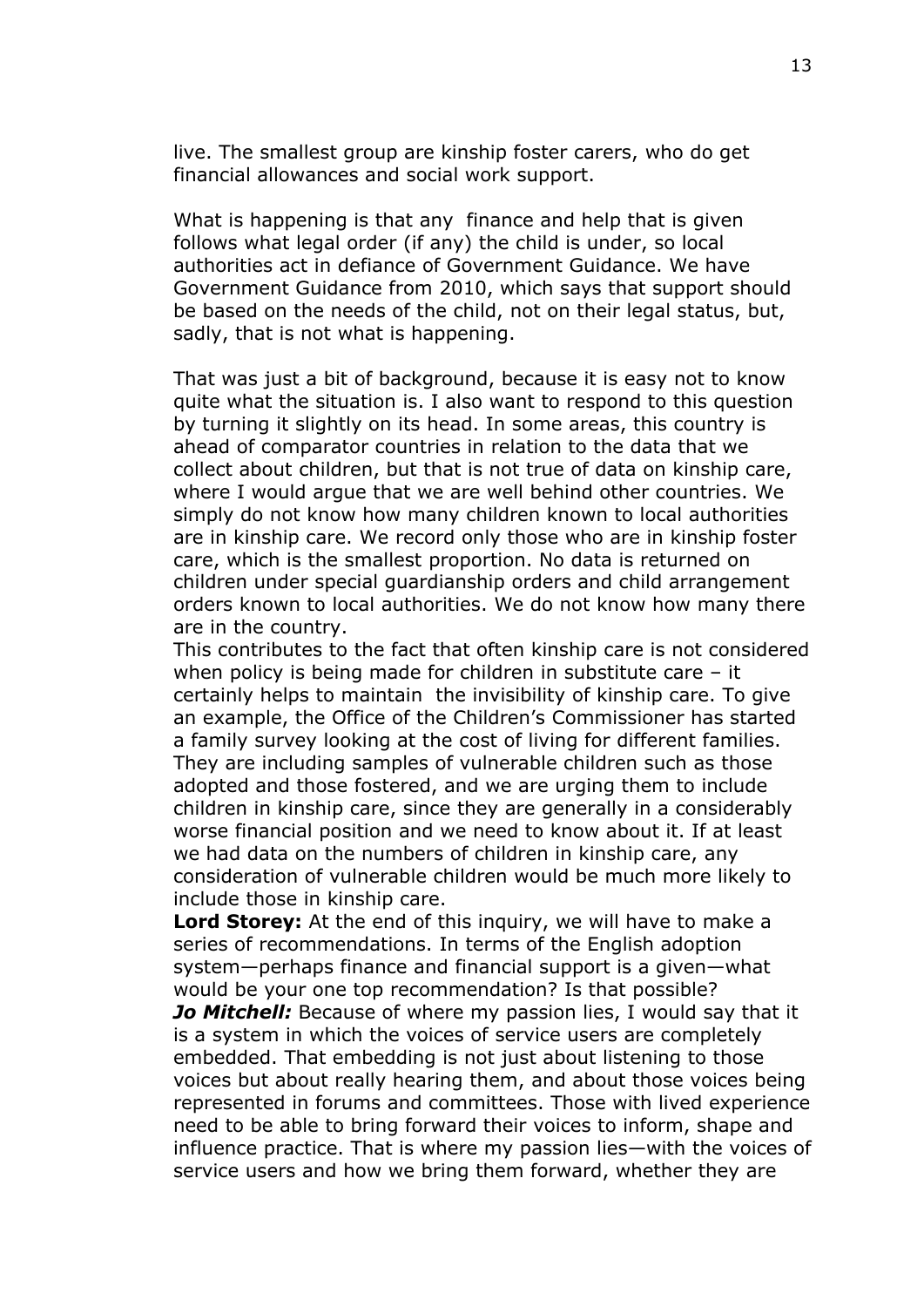kinship carers, adopted children or adults, adoptive parents or birth parents. Those lived experiences are the pinnacle of influencing practice.

*Dr Lucy Peake:* I will agree with you that financial support should be a given, and then I will build on what Jo has just said. There is something really important about bringing the experiences of kinship carers and their children into the way we develop services and policy. That really speaks to the big thing that needs to happen. We need a system that is based on kinship families' experiences. We need to stop treating kinship care the same as fostering and adoption, and tacking it on to the end. Our families and our children have unique experiences, which we have talked about today. We need to build a system that speaks to their experiences. We need to count them and to be sure that the services that we are developing and delivering are making a difference and delivering impact.

There is a straightforward ask for financial support, but, long term, we need to build a system. We need to invest in and recognise these families, which are generally a good place for children to grow up in if they cannot be with their parents. We need a step change in the way we recognise and support them.

**Professor Elaine Farmer:** I agree. We need more equity for kinship carers, at the absolute minimum a fostering allowance to all kinship carers, and help provided when they need it, regardless of the child's legal status. We have talked a bit about contact, but there is also the fact that a lot of these children have very severe emotional and behavioural difficulties. In all our studies, about a third of them have such severe emotional and behavioural difficulties that they clearly, on the standardised tests we use, require treatment. They get no help to get that, so looking after them can be extraordinarily difficult.

Priority access to child and adolescent mental health services, extra help in schools, pupil premium and virtual heads are in place to help looked-after children with their psychological health and education and children in kinship care need this help too. We need those doors to be opened also to these children.

Q25 **The Chair:** Just as a way of rounding off this session and giving you an opportunity for any final remarks that you want to make, could I ask whether you feel that it was a mistake not to include kinship care in the 2014 Act?

*Jo Mitchell:* Yes, absolutely.

**The Chair:** Is it a mistake that could be rectified?

*Jo Mitchell:* It is. Dr Peake and Professor Farmer have provided that narrative and that argument that these carers are parenting children who come from adverse experiences, so marginalising one